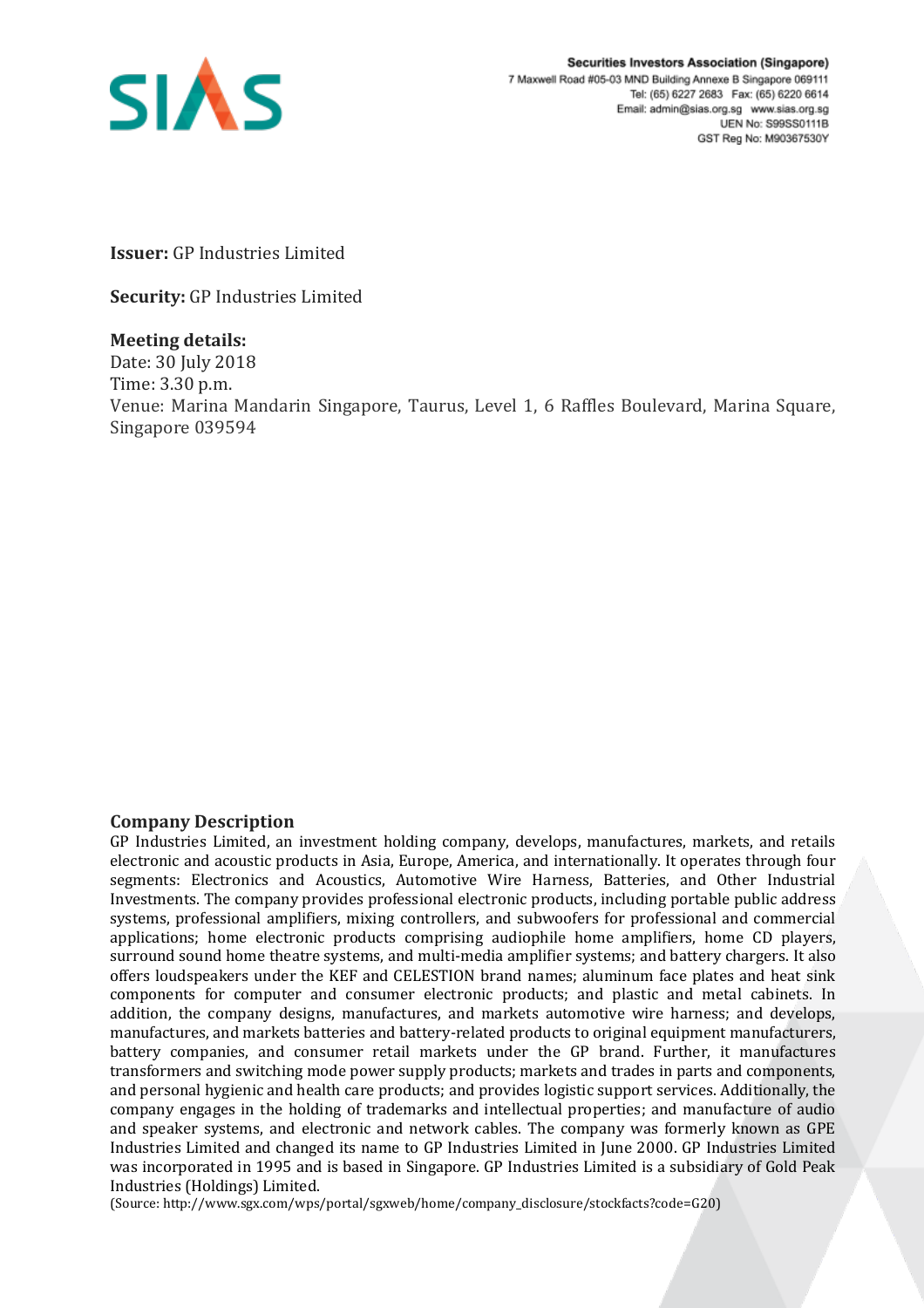

1. As noted in the Chairman's Statement, the group carried out a corporate streamlining exercise by making a voluntary conditional cash offer to acquire outstanding ordinary shares of GP Batteries International Limited that was completed in December 2017.

## **(i) Has the integration of GP Batteries, if any, been completed?**

The group has stated that:

*The privatisation of GP Batteries has simplified the management structure of the Group's businesses, providing more agility and flexibility to the Group in the rapidly changing business environment today.*

- **(ii) Can management help shareholders understand the impact in terms of compliance costs, management time and other non-financial factors?**
- (iii) **What are the expected cost savings going forward in the new financial year when the integration of GP Batteries is fully completed?**
- **(iv) With the agility and flexibility gained by the group, what are the opportunities available to the group in the near (2-3 years) term?**

2. Would the board/management help shareholders better understand the operations of the group? Specifically:

- (i) **Batteries:** The group generated 75% of its revenue from the sale of batteries. The group's battery business includes primary specialty, primary cylindrical, rechargeables and others, and there are different market dynamics in the subsegments such as the intense competition in the Nickel Metal Hydride rechargeable batteries segment and the strong demand of miniature Lithium rechargeable batteries (due to increasing consumer demand for Internet of Things (IoT) and wearable electronics). **To help shareholders understand the opportunities and the challenges faced by the group, can management provide a more detailed breakdown of battery sales by type and the opportunities, growth drivers and challenges in each sub-segment?**
- **(ii) Automotive Wire Harness: With the shifting of the group's focus to China, does the group expect to gradually scale down and exit the US market? What are the competencies in the group to allow it to successfully develop and market more sophisticated wire harness technologies for modern automotive electronic control systems and electric vehicles? How much will the group be investing on its research and development efforts to develop the sophisticated wire harnesses?**

3. As noted in the Corporate Governance Statement, both Mr Lim Ah Doo and Mr Lim Hock Beng have served on the board for more than nine years from the date of their respective first appointment.